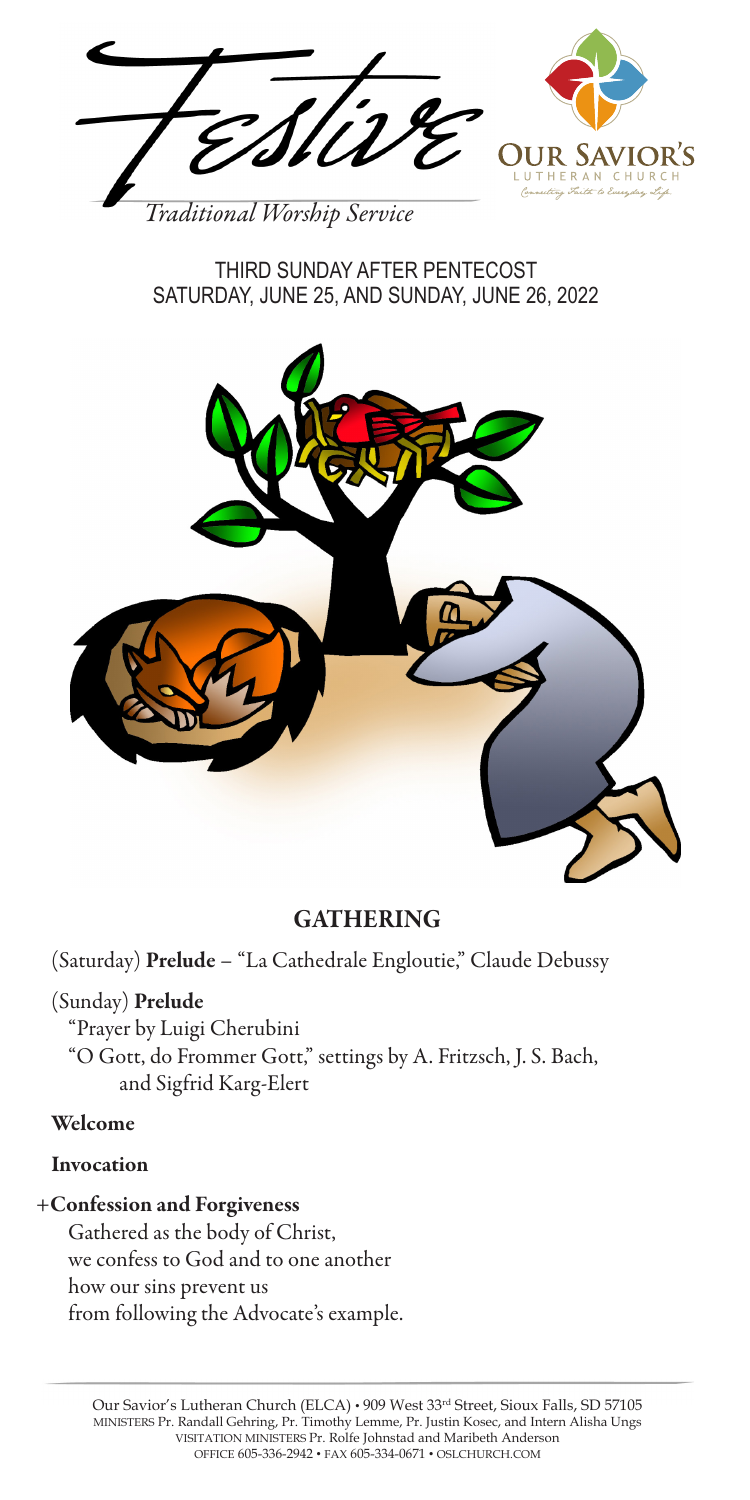Holy God, You are a God of all peoples. Yet because of sin, We miss the mark and find ourselves prioritizing some people over others.

Instead of helping to ignite the fire of your Spirit, we rush to douse it out when it does not look like we expect. Because of fear, we scramble to provide quick-fix solutions when you call us to do so much more. The Advocate cares for those who are most in need but we ignore the call to follow that example. Pursuing the ways of this world, we find we do not truly know you the way you intended. We continue to forget the promises you have made to us.

Though we are sinful and fall short, the Spirit advocates on our behalf. Therefore dear siblings, let go of your shame. The light of God's unending grace shines upon you, and God, in Christ, through the power  $+$  of the Holy Spirit declares you are forgiven and freed from the power of sin and death forever.

### Thanks be to God! Amen.

+Hymn – ELW, No. 786, "O Holy Spirit, Enter In"

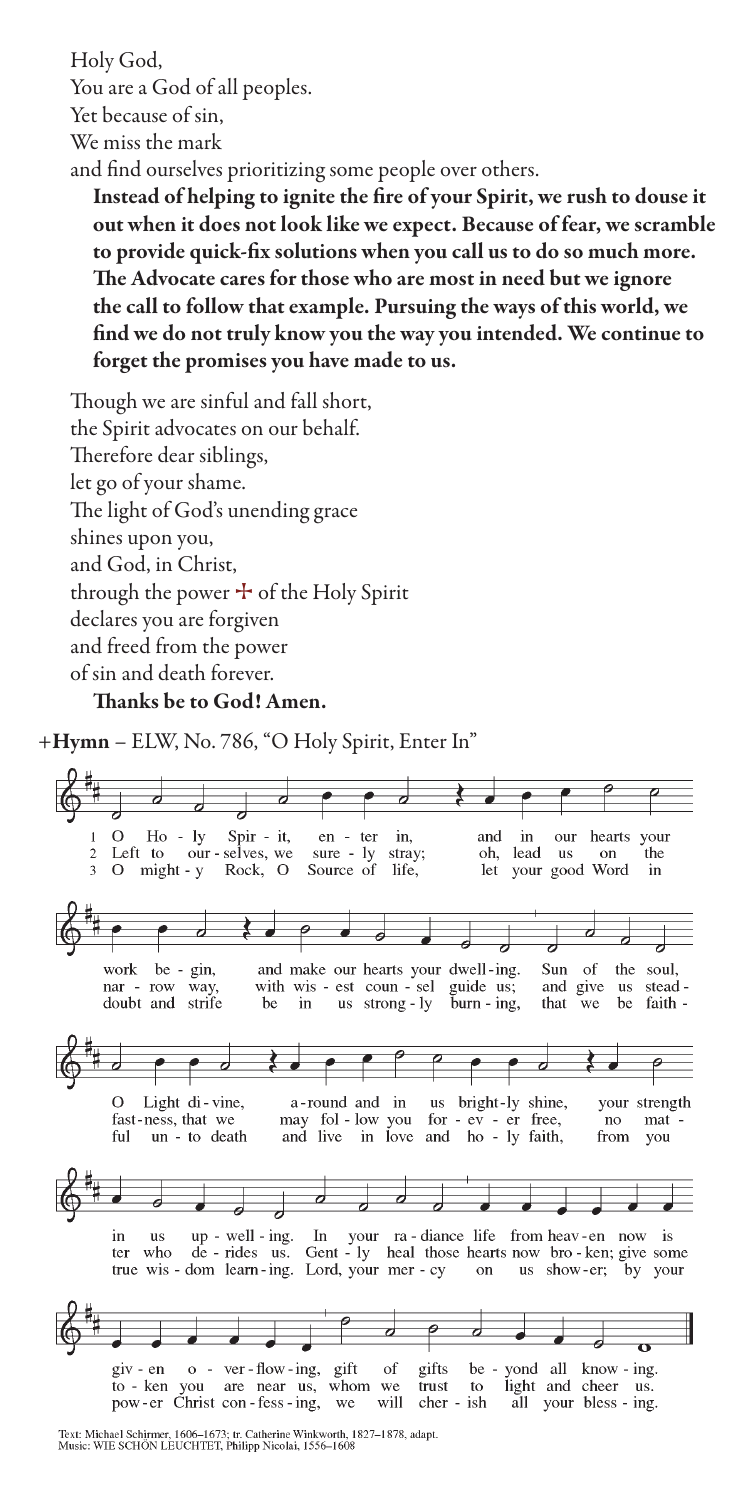+Greeting

- +Kyrie ELW, page 193
- +Canticle of Praise ELW, page 196

Prayer of the Day

### WORD

Anthem – "Come to Me," Ludwig van Beethoven (Sunday) **Kidtalk** Reading – Galatians 5:1, 13–25 +Gospel Acclamation – ELW, page 198 + Gospel – Luke 9:51–62

Sermon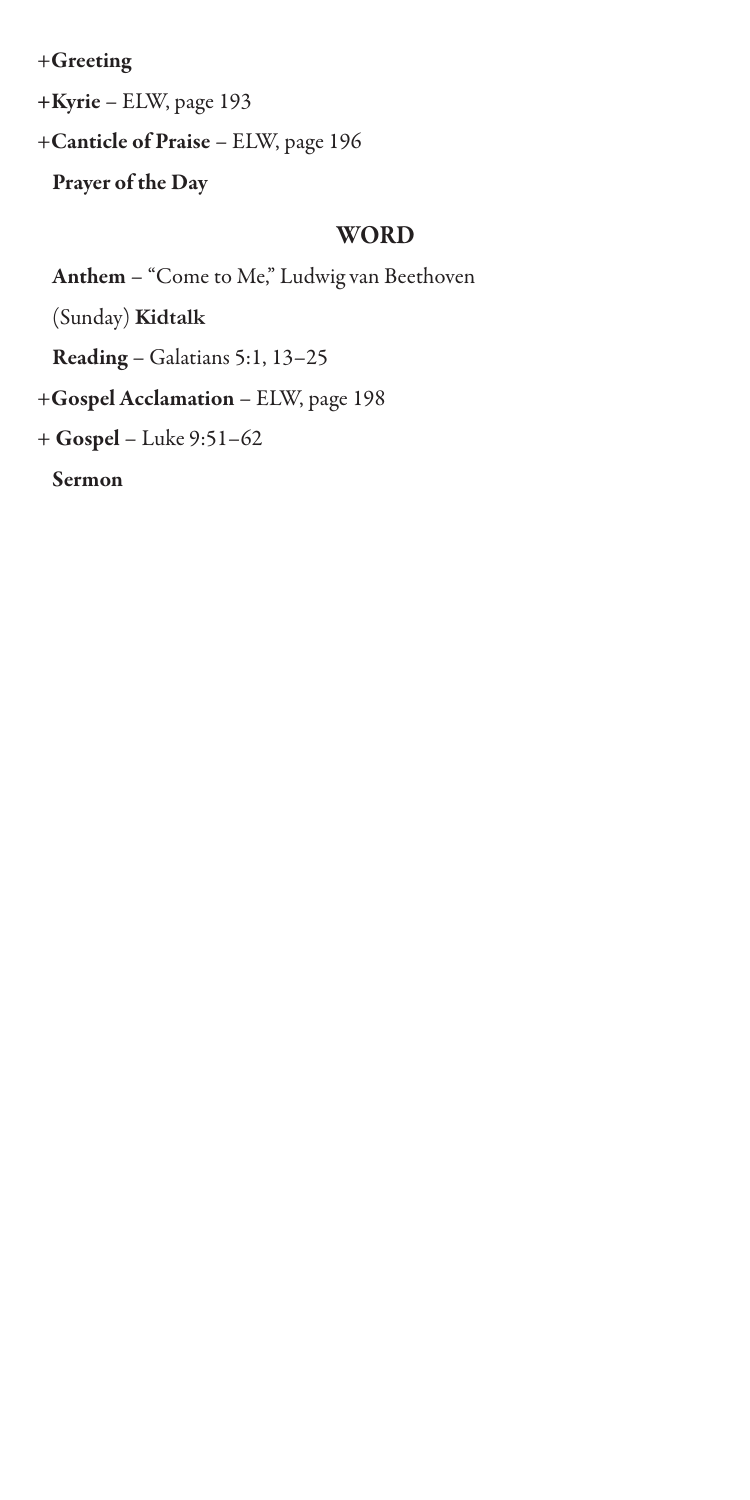

Text: John L. Bell, b. 1949<br>Music: KELVINGROVE, Scottish traditional<br>Text © 1987 Iona Community, GIA Publications, Inc., agent. 7404 S. Mason Ave., Chicago, IL 60638.<br>Text © 1987 Iona Community, GIA Publications, Inc., age

### +Apostles' Creed

#### +Prayers of Intercession

### MEAL

### **Offering**

Invitation

God has blessed us with many gifts.

God's Spirit rests upon us

and with thanksgiving

we present now our offerings.

God can accept anything as an offering of praise: our prayers, our burdens, our moments of joy, our financial gifts, even our very selves. We bring these offerings today.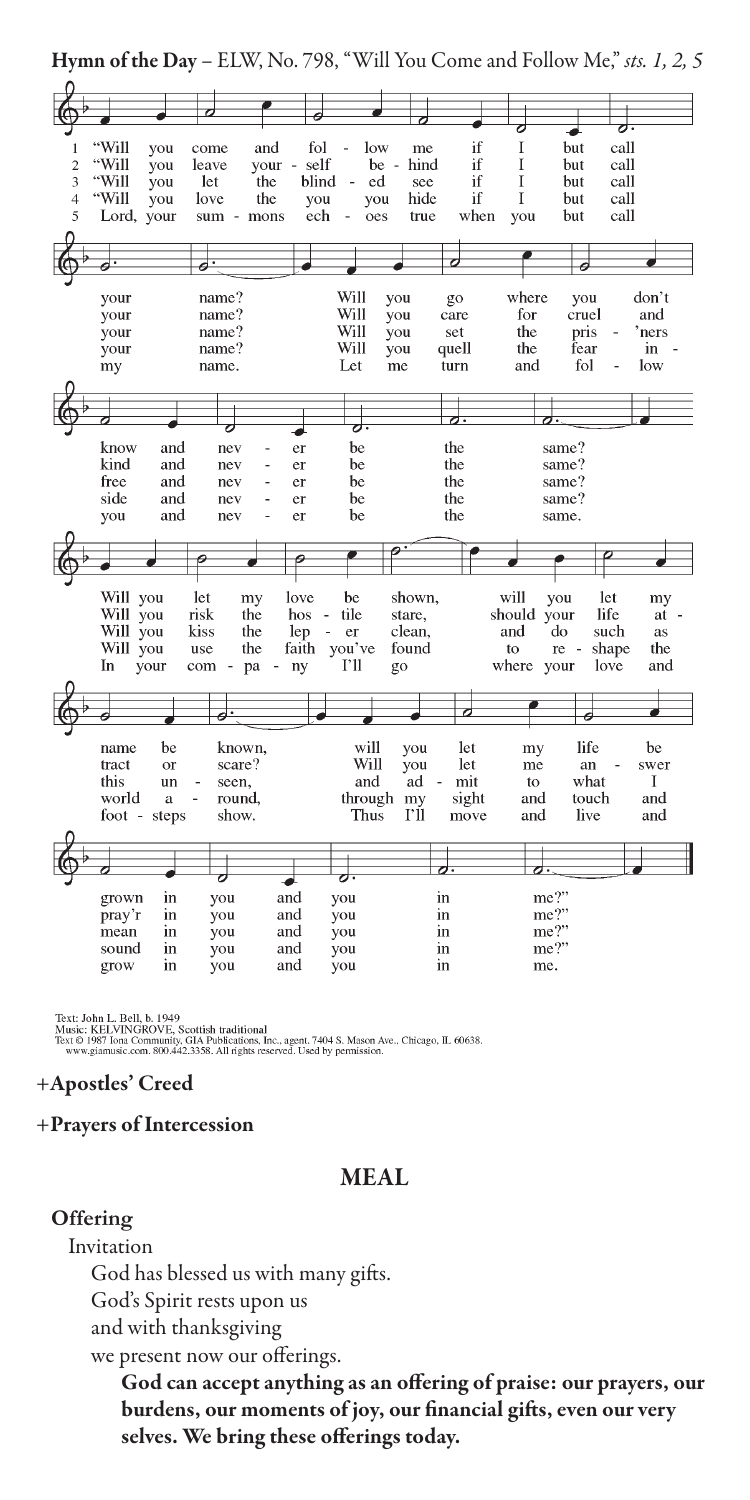Trusting that God uses all we bring to serve the whole world with the Good News of Christ, we receive our offering.

 Offering Song – "Summer SOng," Roy Nolte Offering Prayer

...you prepare salvation in your consistent, wonderful way.

### +Holy Communion – ELW, page 199

 Dialogue Preface Holy Words of Institution Lord's Prayer Invitation to the Meal Lamb of God Communion Hymn – ELW, No. 697, "Just a Closer Walk with Thee" Refrain Ь Just a clos-er walk with thee, it, Je-sus, is my plea; grant  $\ddot{\mathbf{o}}$ dai - ly walk-ing close to thee, let it be, dear Lord, let it be. am weak but thou art strong: Je - sus, keep me from all wrong; Through this world of toil and snares, fal - ter, Lord, who cares?  $\overline{c}$ if  $\bf{I}$ 3 When time for me will be no my fee-ble life is o'er, more: Refrain  $\overline{\mathbf{o}}$ be sat - is - fied as long as I walk, let me walk close to ГШ thee. Who with me my bur-den shares? None but thee, dear Lord, none but thee. to thy king - dom shore, to thy shore. guide me gent-ly, safe-ly o'er

Text: North American traditional Music: CLOSER WALK, North American traditional

Prayer after Communion

Please pray with me.

Thank you, God, for this incredible gift of love. Now that you have filled us with your Son's body and blood, fill us also with your Spirit that we may be empowered to love the world like you do. Amen.